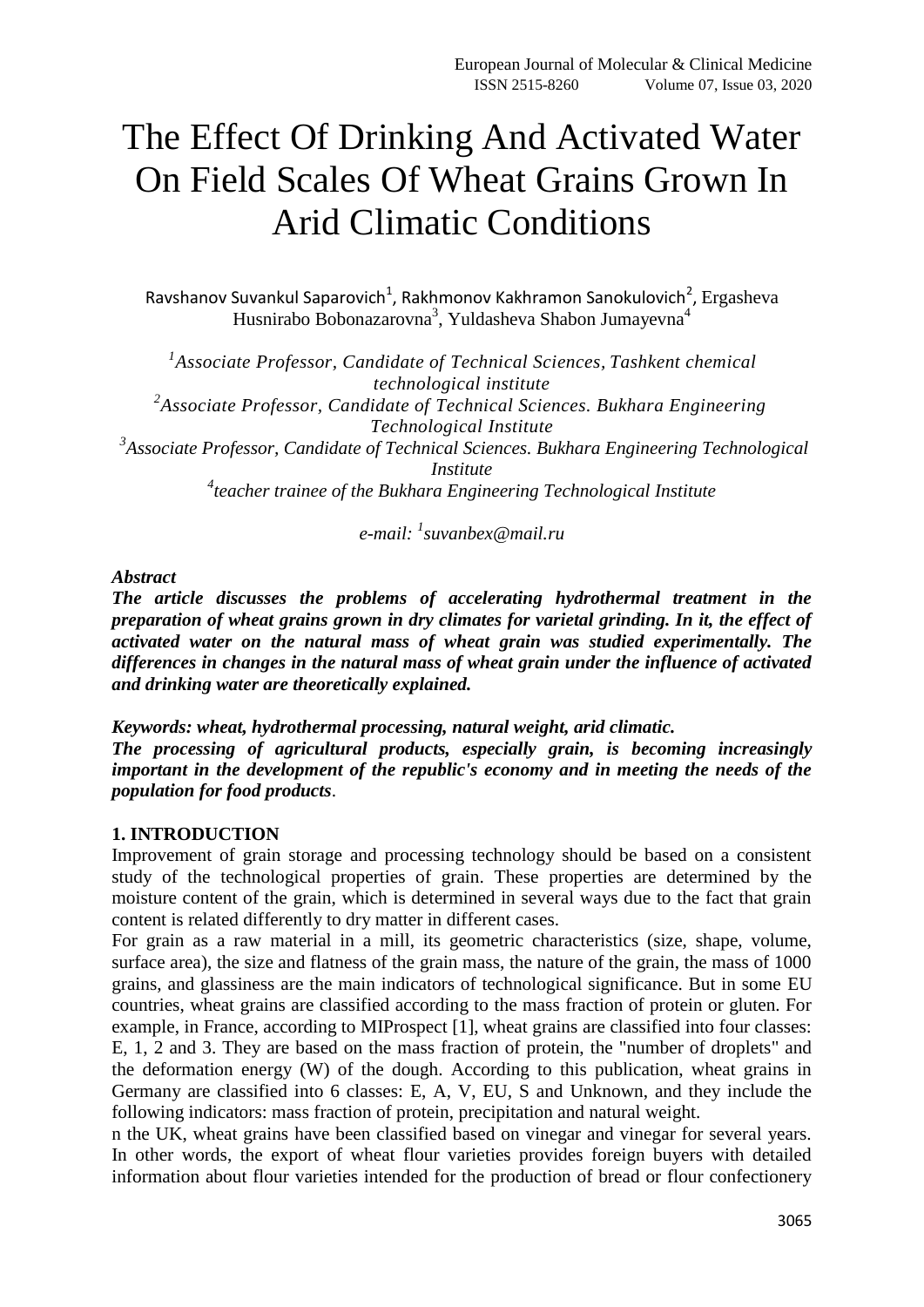[2]. According to this classification, the division is made according to the following parameters: grain mass in hectoliters, moisture, mass fraction of protein.

According to the Institute of Agriculture of the Hungarian Academy of Sciences [3], wheat grains include natural weight and mass fraction of protein in the classification, as well as broken and rusty grains.

In the United States, the classification of wheat grains is mainly based on physical properties and suitability for grinding: natural weight, damaged grains, foreign matter [4].

In the CIS countries, including Uzbekistan, the moisture content of wheat grain, natural weight, gluten, mass fraction of protein, quality of gluten, the number of drops, the amount of impurities and impurities of grain [5,6,7]. In connection with the above, it is advisable to study the change in natural mass during hydrothermal treatment.

The properties of grain batches entering the mill for processing will be different. When these grains are hydrothermally treated, their properties also change in different ways. To select the appropriate hydrothermal treatment regime for each batch of grain, it is necessary to determine the physicochemical changes that occur in the grain, depending on the processing regime. This allows you to apply the optimal mode of hydrothermal treatment for each batch of grain.

During hydrothermal treatment, physical and chemical changes in grain occur irreversibly. At the same moisture and temperature values, the properties of grain (depending on how the batch of grain was originally processed) can differ significantly. With cyclic processing, the rate of change in grain properties decreases with each new cycle, but the sum of the effects is higher than the one-time effect. The irreversibility of the properties of a transparent grain disappears after three processing cycles, and for non-Simon grain - after two processing cycles. In particular, it was found that the natural weight of wheat grain during hydrothermal treatment first sharply decreases and then slightly increases [8]. This is due not only to the swelling of the grain, but also to a change in the moisture content of the husk, which also affects the coefficient of internal friction of the grain mass.

The physicochemical and technological properties of hydrophilic substances in wheat grains change significantly depending on their moisture saturation, which is manifested in their wetting or dehydration.

The use of drinking water and water activated by ultrasound has been experimentally studied in the preparation of wheat grains grown in arid climates for grinding flour, hydrothermal treatment and its effect on natural weight. The experiment was carried out in accordance with the "Rules for the organization and conduct of technological processes in mills" [9].

According to the results of scientific research, it was analyzed that the use of activated water in the process of hydrothermal treatment in the preparation of wheat grains for grinding flour significantly affects its natural weight compared to drinking water [10, 11, 12].

As part of the study, the improvement of the technology for preparing grains of local wheat grown in an arid climate for grinding varietal flour was studied by studying the effect on the natural weight of wheat grains during hydrothermal treatment using water activated by ultrasound.

## **2. MATERIALS AND RESEARCH METHODS**

Wheat grain samples grown in the arid climate of the country in accordance with GOST 13586.5-85, the quantity and quality of gluten in accordance with GOST 23586.1-68 and the natural weight of wheat in accordance with GOST 10840-64 in the "Infratec ™ NOVA" apparatus, gluten content "Perten Inframatic" 95 (Denmark , Sweden) have been found in laboratory equipment.

Wheat grain samples with physicochemical quality parameters were prepared for hydrothermal treatment from foreign mixtures and fine grain in a set of laboratory sieves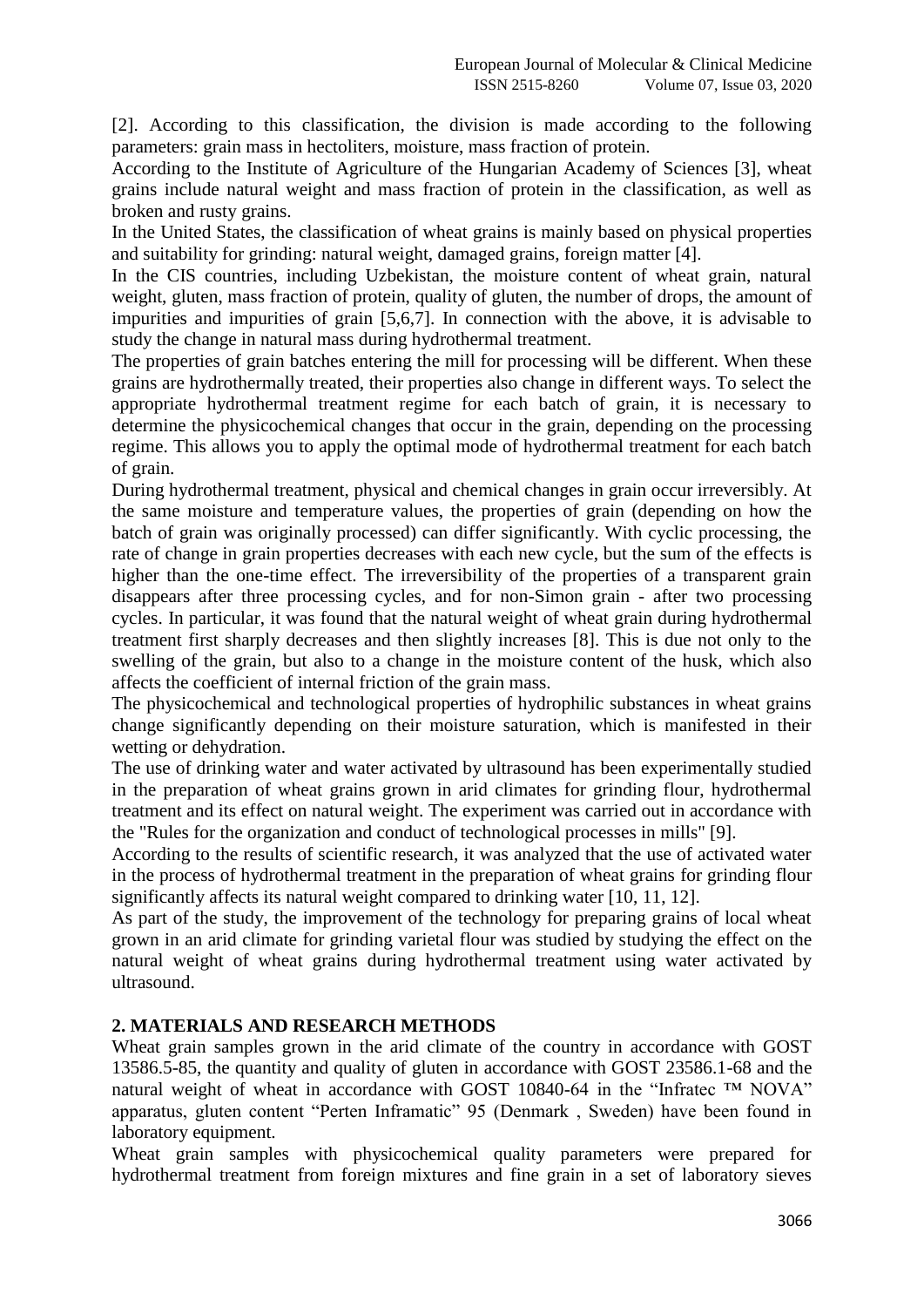"PND" (Russia). Purified from metal-magnetic impurities using laboratory equipment PVF-M (Russia).

2.1. To enhance the effect of the hydrothermal treatment regime under laboratory conditions, water activated by ultrasound at 80, 100, 150 and 200 GHz was used. In laboratory conditions, a simple method of hydrothermal treatment of wheat grain was used, initially the grain moisture was determined and the amount of water was determined to increase the required moisture according to G.A. Calculated by the Egorov method. Hydrothermal treatment was carried out at the enterprises of the republic in three stages. The amount of water was calculated using the following formula.

$$
W = G \cdot \left(\frac{100 - w_1}{100 - w_2} - 1\right) \tag{1}
$$

where: G is the mass of the obtained grain sample; w1 - moisture content of the original wheat sample,%; w2 - increasing the grain sample to the required moisture content,%

2.2. A purified wheat grain sample was weighed twice on a PX-1M device, and in special containers shown in Fig. 1, beverage and ultrasound were exposed and moistened with a calculated amount of water using a spray bottle. The initial grain moisture was 9.4%, then increased to 14.6%, and the natural weight was measured every hour in accordance with GOST 10840-64.

1 – расм. Гидротермик ишлов берилган буғдой донини димлаш учун махсус идиш.

2 – расм. Буғдой донини натурал оғирлигини ўлчаш учун қурилма. (ПХ-



#### **3. RESULTS AND DISCUSSION**

The initial moisture content and natural weight of a wheat grain sample obtained for the study are shown in Table 1. The samples were measured twice on a PX-1M device to determine the natural weight of wheat grain for hydrothermal treatment. The measurements were placed in special containers for hydrothermal treatment, shown in Figure 1, and the arithmetic mean of the natural weight measurements is given in Table 1. During hydrothermal treatment, the water temperature for all samples was  $22 \pm 1$  °C. When comparing the arithmetic mean values of natural weight, no significant difference was observed. At the initial wetting, 101 ml of water was calculated using a nebulizer calculated according to formula (1) for wetting to 14.6%. The effect of drinking water and activated water used in hydrothermal treatment on the natural weight of wheat grain grown in arid climates, depending on the boiling time, is presented in Table 1.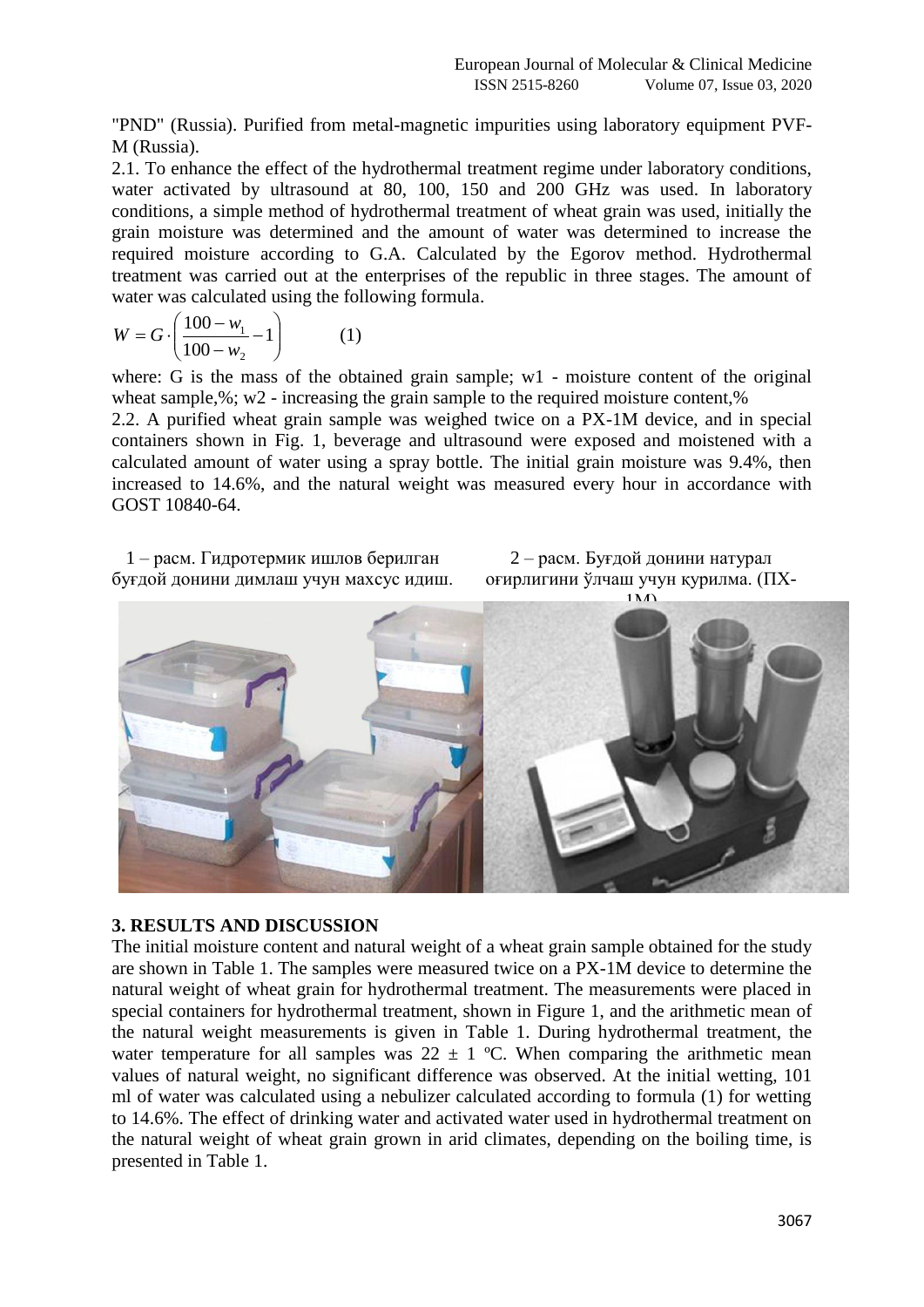| Water          | Initial     | ັ<br>Initial | After  | After          | After | After          | After | After | After |
|----------------|-------------|--------------|--------|----------------|-------|----------------|-------|-------|-------|
| sample         | moisture    | natural      | 1 hour | $\overline{2}$ | 3     | $\overline{4}$ | 5     | 6     | 20    |
|                | content     | weight,      |        | hours          | hours | hours          | hours | hours | hours |
|                | of<br>wheat | g/1          |        |                |       |                |       |       |       |
|                | grain,%     |              |        |                |       |                |       |       |       |
| Drinking       | 9,4         | 831          | 751    | 763            | 787   | 789            | 789   | 794   | 780   |
| water          |             |              |        |                |       |                |       |       |       |
| 80 Gts         | 9,4         | 831          | 742    | 780            | 786   | 789            | 792   | 792   | 779   |
|                |             |              |        |                |       |                |       |       |       |
| 100 Gts        | 9,4         | 832          | 750    | 780            | 785   | 789            | 790   | 791   | 779   |
|                |             |              |        |                |       |                |       |       |       |
| <b>150 Gts</b> | 9,4         | 831          | 750    | 775            | 784   | 786            | 786   | 788   | 779   |
|                |             |              |        |                |       |                |       |       |       |
| 200 Gts        | 9,4         | 830          | 749    | 774            | 783   | 785            | 788   | 788   | 779   |
|                |             |              |        |                |       |                |       |       |       |

Change in natural weight of wheat grain depending on the quenching time with drinking and activated water for feeding GTI, g / l

The experimental results show that after soaking the soaked wheat grains for 1 hour, there was a significant decrease in the natural weight of the samples impregnated with ultrasound activated water, compared to the samples impregnated with drinking water. It was found that the difference in height also changed significantly after 2 hours of blackout. This can be explained by the fact that the diffusion of water in a wet grain increases as a result of the transition of activated water from a polymolecular state to a monomolecular state under the influence of ultrasound. This action lasts 1-2 hours, and as a result, the activity disappears, the water returns to its original state. After soaking the soaked wheat grain for 3 hours, a significant change in natural weight was observed. After 19 hours, when these samples were increased to 1% moisture, as in the above hydrothermal treatment, and immersed for an additional 1 hour, it could be observed that the process was accelerated in the samples soaked in activated water. From this it can be concluded that when preparing wheat grains grown in arid climates for grinding high-quality flour, hydrothermal treatment is accelerated by using water activated by ultrasound.

 The change in the natural weight of the soaked wheat grain depending on the steaming time can be explained by the difference in the density of its anatomical parts. This is also due to changes in the moisture content of the husk, which also affects the coefficient of internal friction of the grain mass. The anatomical parts of a wheat grain vary greatly not only in density, but also in chemical composition and structure. In other words, the average grain density of soft wheat is 1336 g / cm3, its endosperm is 1471 g / cm3, husk is 1290 g / cm3, husk is 1066 g / cm3, and their natural weight changes accordingly [13-20].

 The results of the experiment show that the preparation of wheat grain for grinding highquality flour in modern mills should be based on the difference in these parameters in the technological process.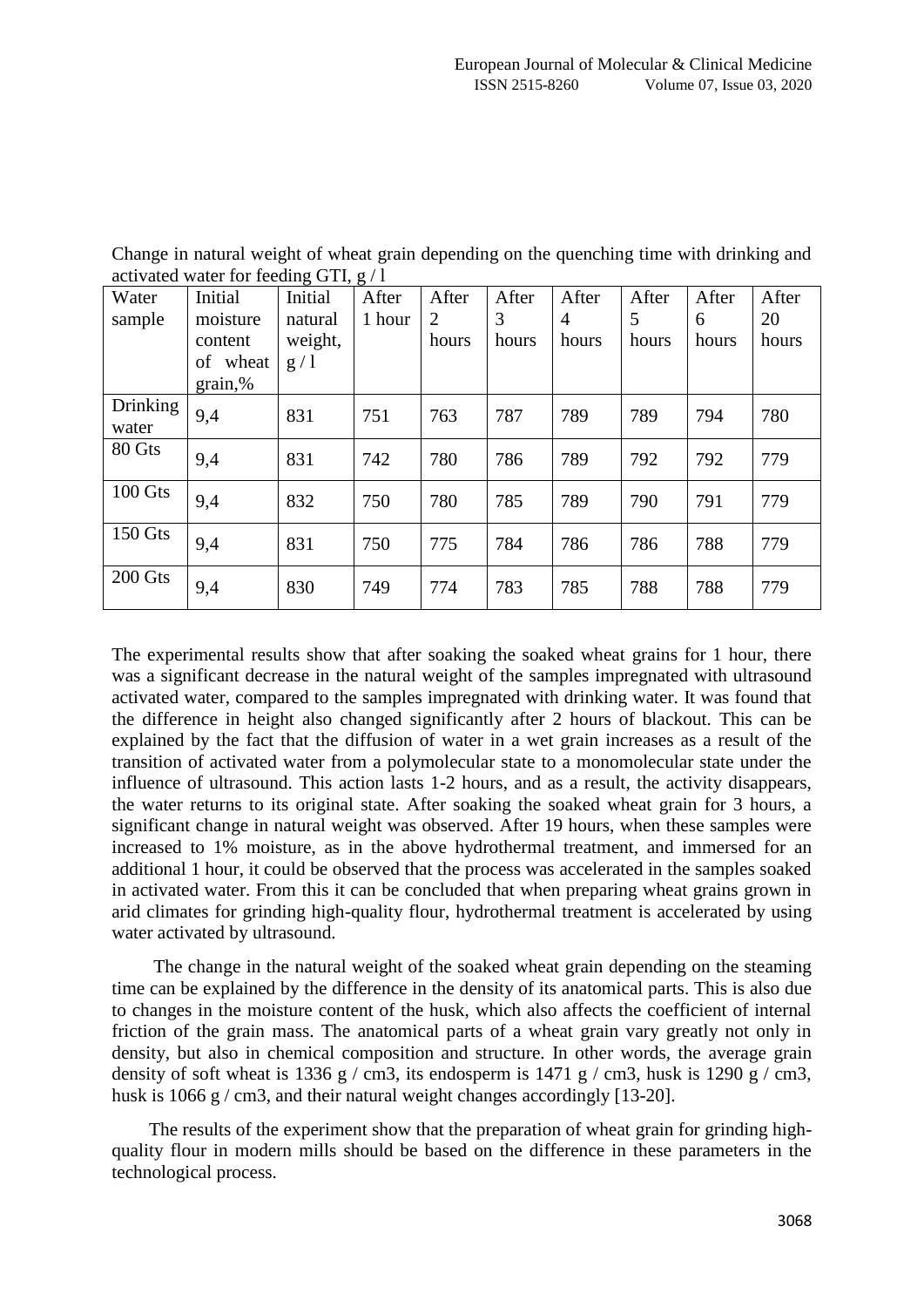#### **REFERENCES**

- [1]. MI Prospects. Early Bird Survey. HGCA. [Electronic resource] Access mode: http://www.hgca.com/media/280544/mi\_prospects\_vol\_16-13-1-.pdf. (Date of treatment 06.06.2020).
- [2]. Guide to Cereals in the UK. [Electronic resource] Access mode https://cereals.ahdb.org.uk/media/658213/hgca-cereal-a5-16pp-final.pdf (Date of treatment 06.06.2020).
- [3]. Сereal Varieties from Martonvasar. 2011. Agricultural Institute, Martonvasar. [Electronic resource]. - Access mode: http://www.agrar.mta.hu. (Date of treatment 06.06.2020).
- [4]. U.S. Wheat Associates. 2017 Crop Quality Report. [Electronic resource]. Access mode: http://www.uswheat.org/crop Quality / doc (Date of treatment 06.06.2020).
- [5]. GOST 9353 2016. Wheat. Technical conditions. Official edition. M: Standartinform. 2016 .-- 12 p.
- [6]. 6.GOST R 52554-2006. Wheat. Technical conditions. [Electronic resource]. Access mode: http://www.rsn-msk.ru/files/11072017-72.pdf (Date of treatment 06.06.2020).
- [7]. Oz Dst 880: 2004 Buғa. "Tayyerlash wa etkazib berish talablari".
- [8]. Meleshkina, EP Modern aspects of wheat quality for the production of flour and cereals / EP Meleshkina // Proceedings of the 6th international conference "Mill-2011. Modernization. Innovation. Technical re-equipment". –M., 2011. - P. 19 - 24.
- [9]. Rules for the organization and conduct of the technological process at flour mills, part 1 and part 2.- M: "Zernoprodukt", 1991.
- [10]. Fishing, OI Wheat quality and its improvement: monograph / OI Rybalka. K .: Logos, 2011, - 326 p.
- [11]. Ravshvnov S.S., Kholmuminov A.A., Musaev Kh.P., Ramazanov R.R., Ashurov N.Sh. Intensification of hydrothermal treatment of wheat grain under the influence of ultrasound // Journal of Chemistry and Chemical Technology. - Tashkent, 2018. - No. 4. - S. 57-59.
- [12]. Ravshvnov S.S., Rakhmanov K.S., Kodirov O.Sh., Ramazanov R.R., Musaev H.P., Turdiev B.Kh. Analysis of the abnormal physical and chemical properties of water used in the preparation of wheat grain for high-quality grinding of flour and methods of its activation // Journal "Development of Science and Technology". - Bukhara, 2020. - №1. - S. 136-143.
- [13]. Nilova LP Commodity research and examination of grain-and-flour goods: Textbook / LP. Nilov. - 2nd ed. - Moscow: NITS INFRA-M, 2014 .-- 448 p.
- [14]. K.S.Rakhmonov. Influence of leavens of spontaneous fermentation and phytoadditives on the provision of microbiological safety of bread // T. I. Atamuratova, N. R. Djuraeva, I. B. Isabaev, L. N. Haydar-Zade//Journal of Critical Reviews //2020, Vol.7, Issue 5, pp. 850-860.
- [15]. S.K. Jabborova.Application of products of processing mulberries and roots of sugar beet in the production of cupcakes // I.B.Isabaev., N.R. Djuraeva., M.T. Kurbanov., l.N. Khaydar-Zade., K.S. Rakhmonov //Journal of Critical Reviews //2020, Vol.5, Issue 5, pp. 277-286.
- [16]. K.S.Rakhmonov. Application of phito supplements from medicinal vegetable raw materials in the production of drugs // T. I. Atamuratova., M.E. Mukhamedova., N.K.Madjidova., I.Sh. Sadikov //Journal of Critical Reviews //2020, Vol.7, Issue 12, pp. 934-941.
- [17]. N.R.Barakayev. Improvement of the design of mobile equipment for post-harvest processing of agricultural crops // A. N. Rajabov., M.T. Kurbanov., S.K.Kuzibayev //Journal of Critical Reviews //2020, Vol.7, Issue 14, pp. 306-309.